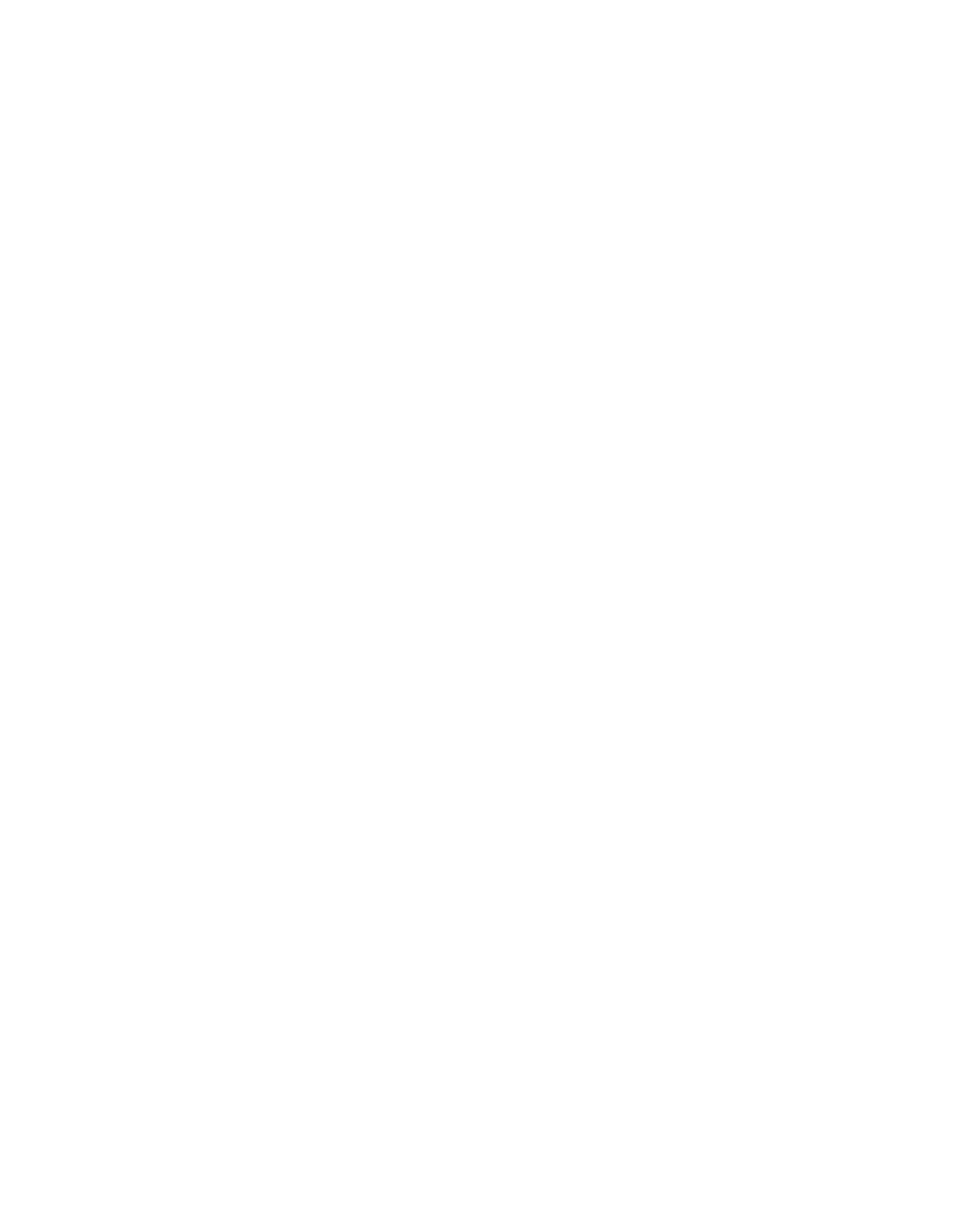

## **St Joseph's School, Chelsea**

**Term 1, Week 6 Thursday 4th March 2021**

## **Our gymnastics program....**

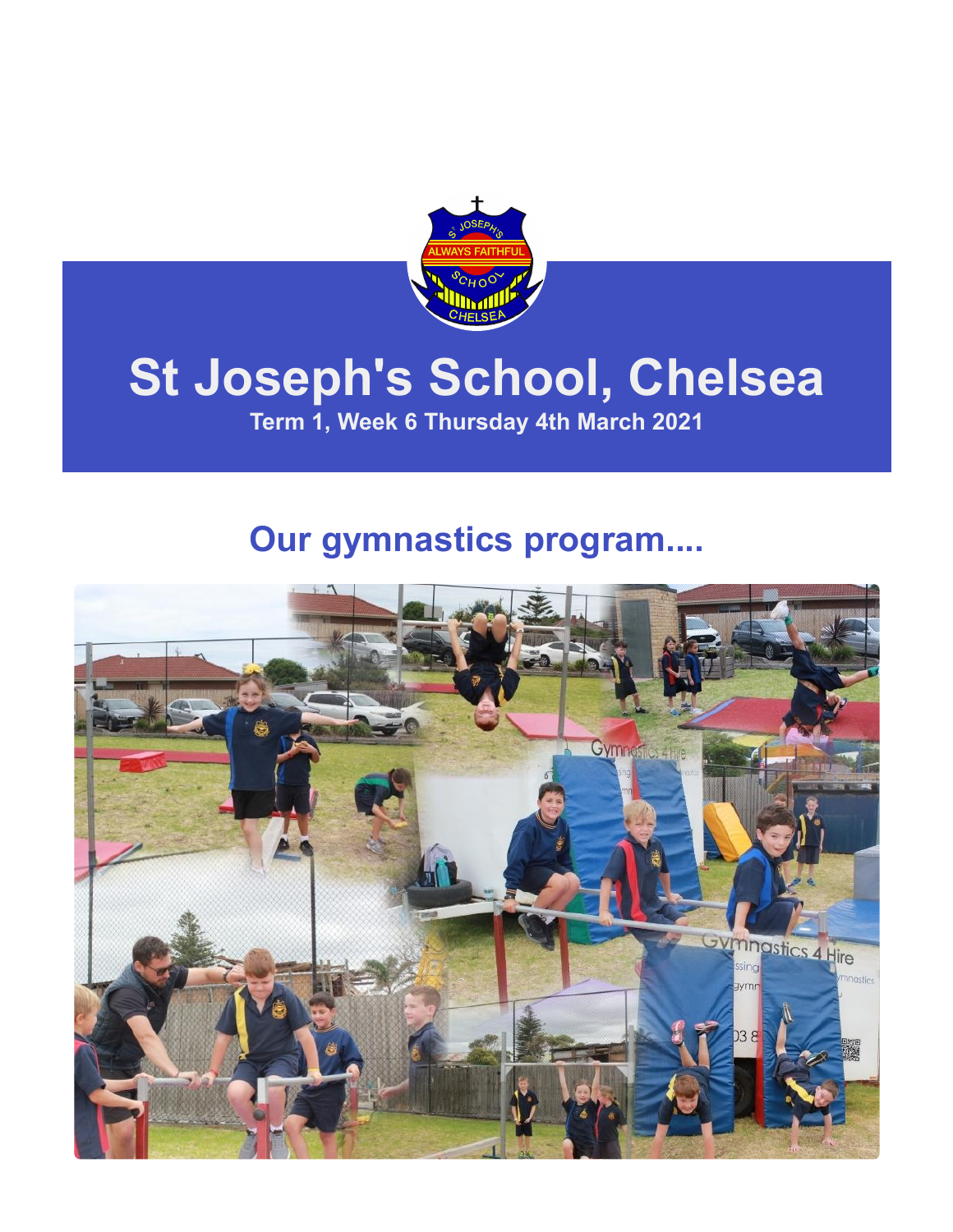

Dear Families,

**School Photos** have been rescheduled to Thursday 25th March 2021.

Our gymnastics program finishes next week with the two catch up days on Tuesday and Wednesday that were missed during lockdown. The children have loved seeing their parents come along to watch them at gymnastics. Everyone has done a great job in running the program on the grass.

Next Tuesday the whole school will be watching and enjoying Brainstorm Productions 'The H Team' in the library. The focus will be on making good decisions and creating a healthy and happy zone at our school.

Don't forget Monday is our Labour Day holiday.

#### **Hall Update**

The hall is running along to schedule and will hopefully be ready for term 2. We have run into a problem with asbestos over the holidays and have incurred a \$200,000 bill for asbestos found in the soil. This has impacted significantly on our ability to complete the hall renovation to our expected level. I am currently pursuing other avenues to find ways to complete the project.

#### **The new grass area**

The school has demolished the house at 5 Woodbine Grove and has been levelled to prepare for it to be grassed. Next week we are hoping the new fences will be in place and then ready to put in a watering system to lay the instant turf.

We are hoping to seek support from the community with some of this. Stay tuned and we will keep you updated.

Next Friday we have our rescheduled working bee from 4- 6pm. I am hoping we may be helping to lay the grass.....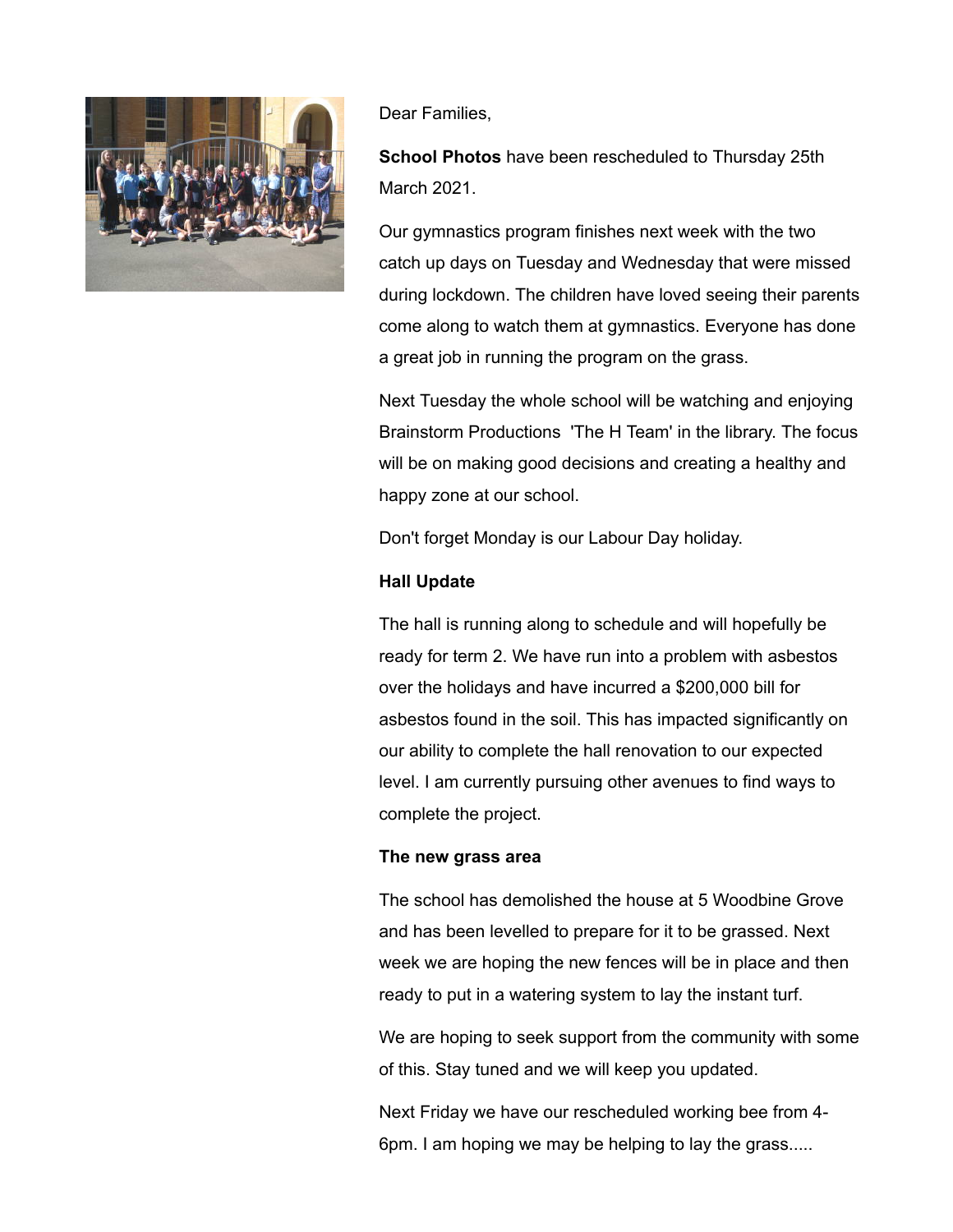#### **Sunday 21st March**

St Joseph's school has exclusive access to Melbourne Cable Park Outdoor Cinema for our families.

Movie: Zootopia

Date: Sun 21st March

Live music from 2pm

Movie to commence 3.45pm

Tickets: \$4 per person incl a bag of popcorn. This is a chance to catch up with families and make some new connections within our school community after an isolating year of covid.

Full details will be sent out via a flyer on skoolbag with a link to book tickets for your families. Bookings close Friday 12th March.

Hot food will be available ranging from hot chips, chicken wings, chicken parmas, kid meals.

Hope to see lots of families enjoying a night out. Bookings only available for St Joseph's families.

#### **District Swimming &Yr 3/4 excursion**

Due to the rescheduling of the District Swimming because of the COVID lockdown it now clashes with the 3/4 Museum excursion on Thursday 11th March. We have tried to move the excursion to another date but the Museum was unable to accomodate us this term. Unfortunately these children who qualified for district swimming in Yr 4 will have to choose between the swimming and the Museum excursion. This is not our ideal situation, but it is out of our control.

Kindest Regards

Gavan O'Donnell

Principal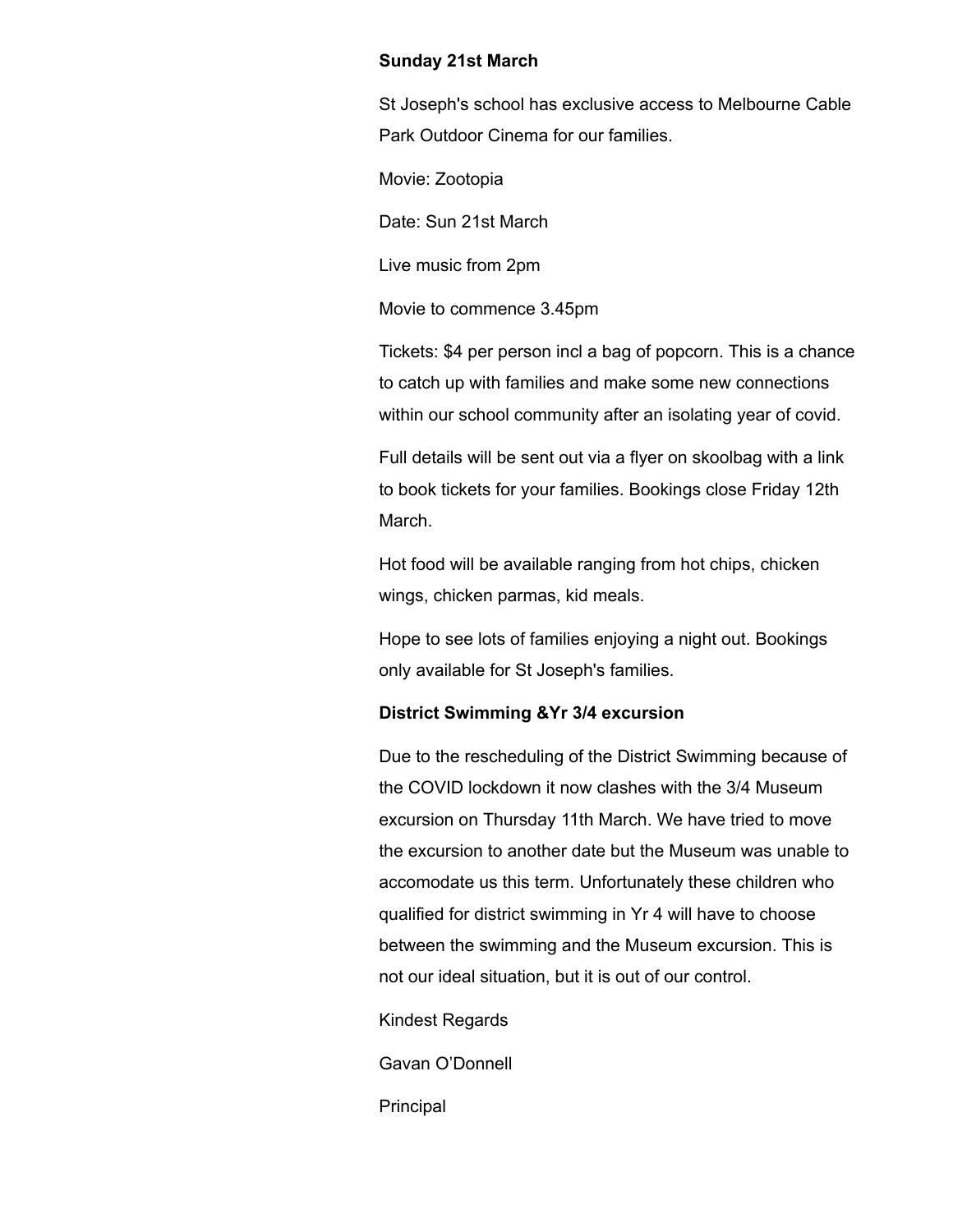### the H TPaam

## **Brainstorm Productions**

On Tuesday 9th March, Brainstorm Productions will be presenting their student wellbeing performance 'The H Team' for Prep - Year 6.

'The H Team' is a live educational theatre performance that follows the story of Cal and Mindi, who are accidentally transported from the safety of the 'H Zone' and left without their positive mindsets. Peer pressure and social media make Mindi anxious, competitive and impulsive. Cal is being bullied and excluded at school. He becomes isolated and obsessed with junk food and video games. Cal and Mindi must learn to resist the lure of advertising and excessive screen time, stand up to bullying and make healthy decisions.

'The H Team' is part of our student wellbeing curriculum and has been developed by teachers and psychologists. This exciting live theatre experience gives students knowledge and confidence to cope with difficult emotions and critically evaluate negative messages from advertising and the media. They will learn practical strategies that can be used to build positive relationships, stay safe online and take care of their minds and bodies.

Brainstorm Productions is one of Australia's largest and most respected theatre in education companies, performing to over 360,000 students every year. They offer a range of programs to help schools build healthy and harmonious environments, addressing issues such as cyber safety, bullying, resilience, diversity and inclusion.

## **A new music program being offered....**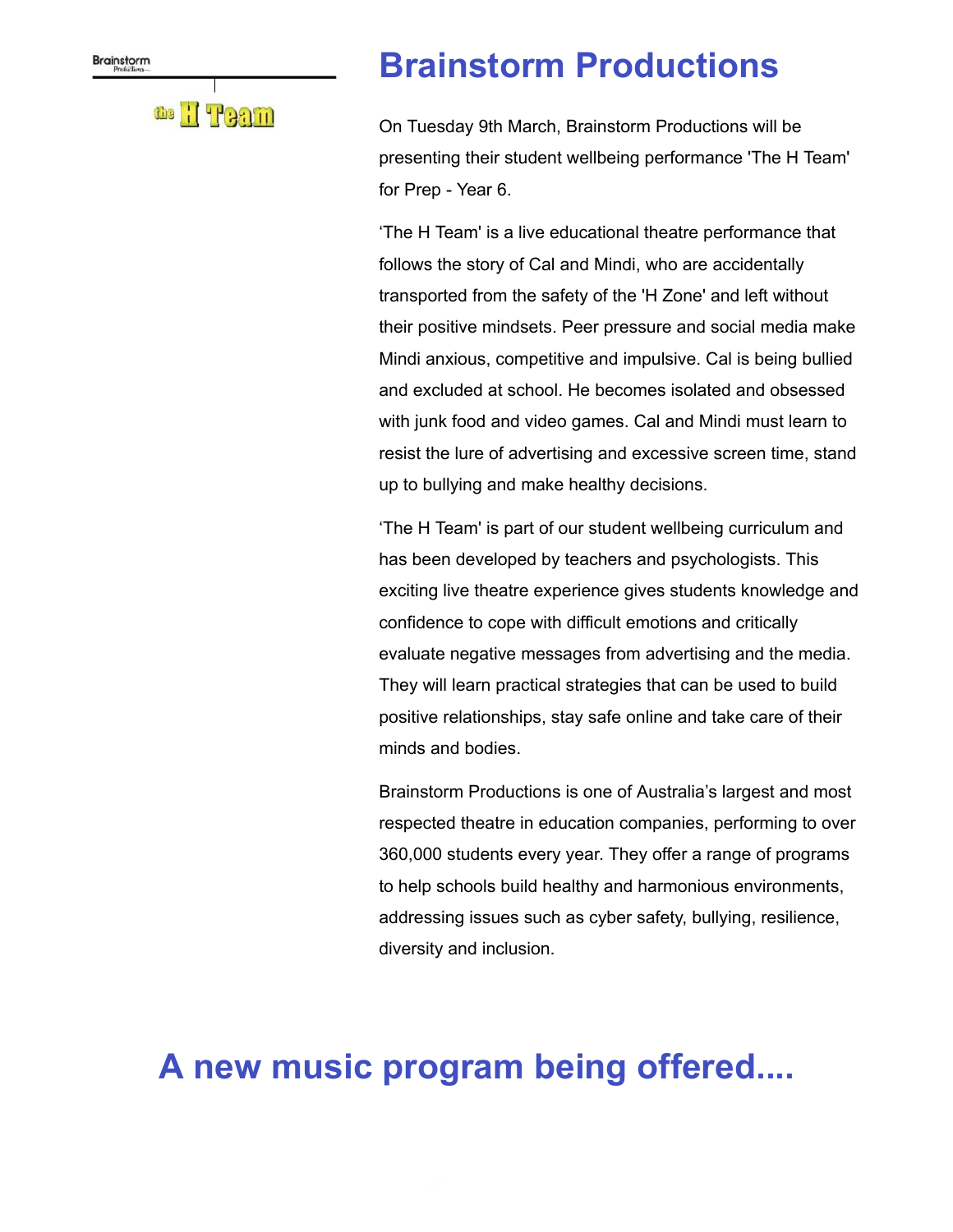

Presents: Music lessons at St Joseph's Primary School Guitar, ukulele, piano, keyboard, violin

Benefits of learning music:

- · improves academic skills. ...
- uses every part of the brain...
	- · develops physical skills. ...
	- · cultivates social skills. ...
- refines discipline and patience....
	- · boosts self-esteem....
- · introduces children to other cultures
	- improves lateral thinking
	- · improves co-ordination

Students are tutored in one-on-one or group lessons during school time. No driving around after school to take your child to their lessons, it is all done for you. 1/2 size guitars, flutes and violins can be hired for \$3.30 per week We cater for all levels from beginners to advanced (15-minute lessons for younger children available) Study for leisure or study for exams lessons include the following: music theory proper technique sight reading \*\*\* preparation for AMEB exams\*\*\*

All lessons include basic music theory

\*\*\* half hour lessons one-on-one: \$35.20 (incl gst) per lesson; payable by the term\*\*\*



Call Carol 0411402102 to enrol STARTING TERM 2, 2021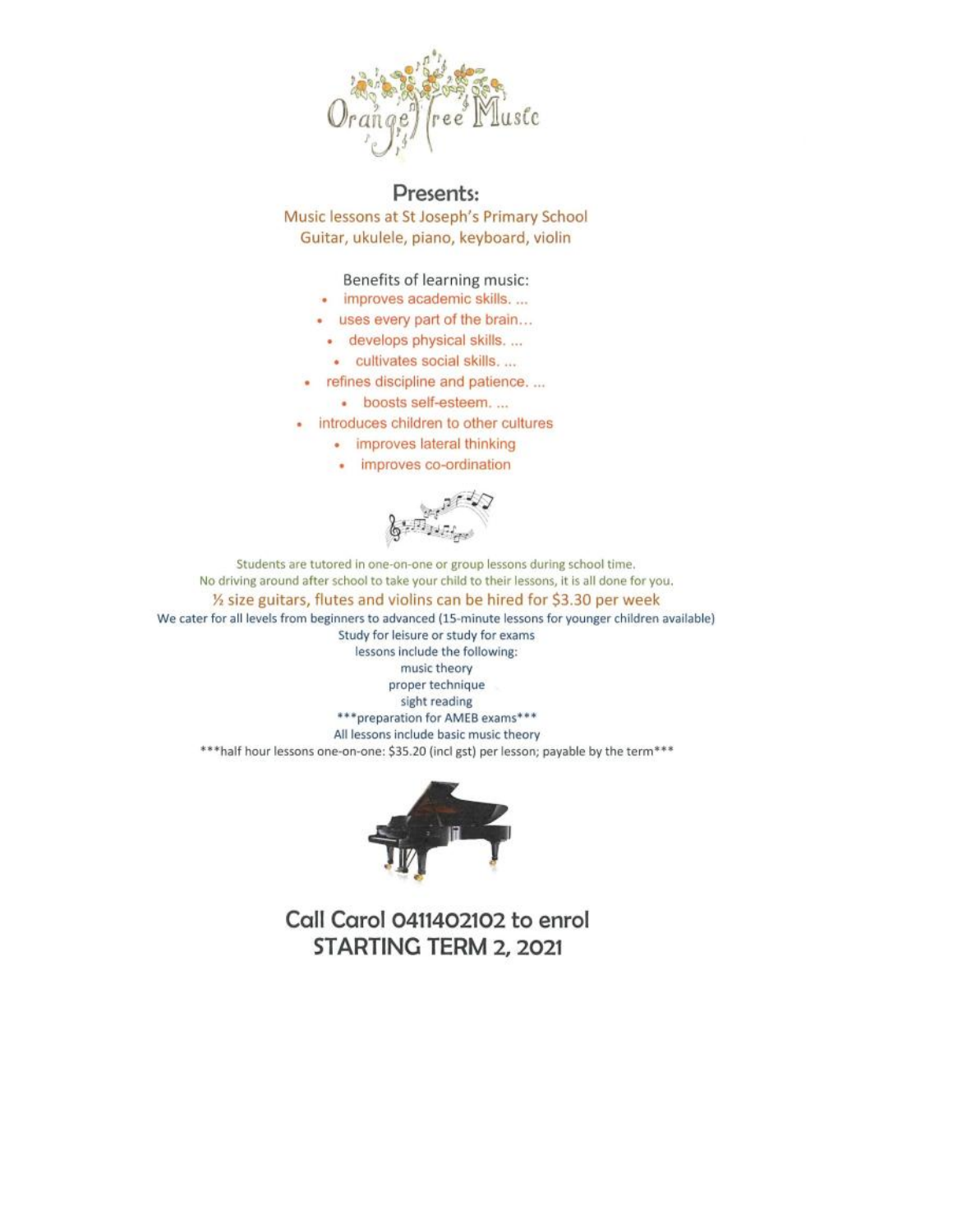

## **Supporting boys in upper primary school**

#### Maggie Dent

The upper primary school years are the start of big physical changes and boys can struggle more than girls. Even though some of our boys are growing physically, this time can be challenging, unpredictable and full of big emotions and awkwardness.

Some anxiety can also occur as the end of primary school approaches and some boys can fight with their physiology. Parents need to be mindful to recognise that for many pubescent boys, every day at school feels like going into a war zone because it is so unpredictable.

The following ideas will help to guide you through this time.

Have realistic expectations

Create a calm, predictable environment to counteract the stress many boys may experience. Parents can do this by avoiding asking too many questions and placing too much pressure especially around homework. Especially avoid criticism, nagging and lecturing — they won't improve anything.

Keep things light

Boys appreciate lightness and humour, especially when they may be struggling with anxiety or worry. Maybe you could find some funny, goofy cat or dog videos to show them or share some funny experiences that might trigger the beautiful happy neurochemicals in their brain. Be a bit ridiculous – intentionally.

Share developmental changes

by the contract of the contract of the contract of the contract of the contract of the contract of the contract of the contract of the contract of the contract of the contract of the contract of the contract of the contrac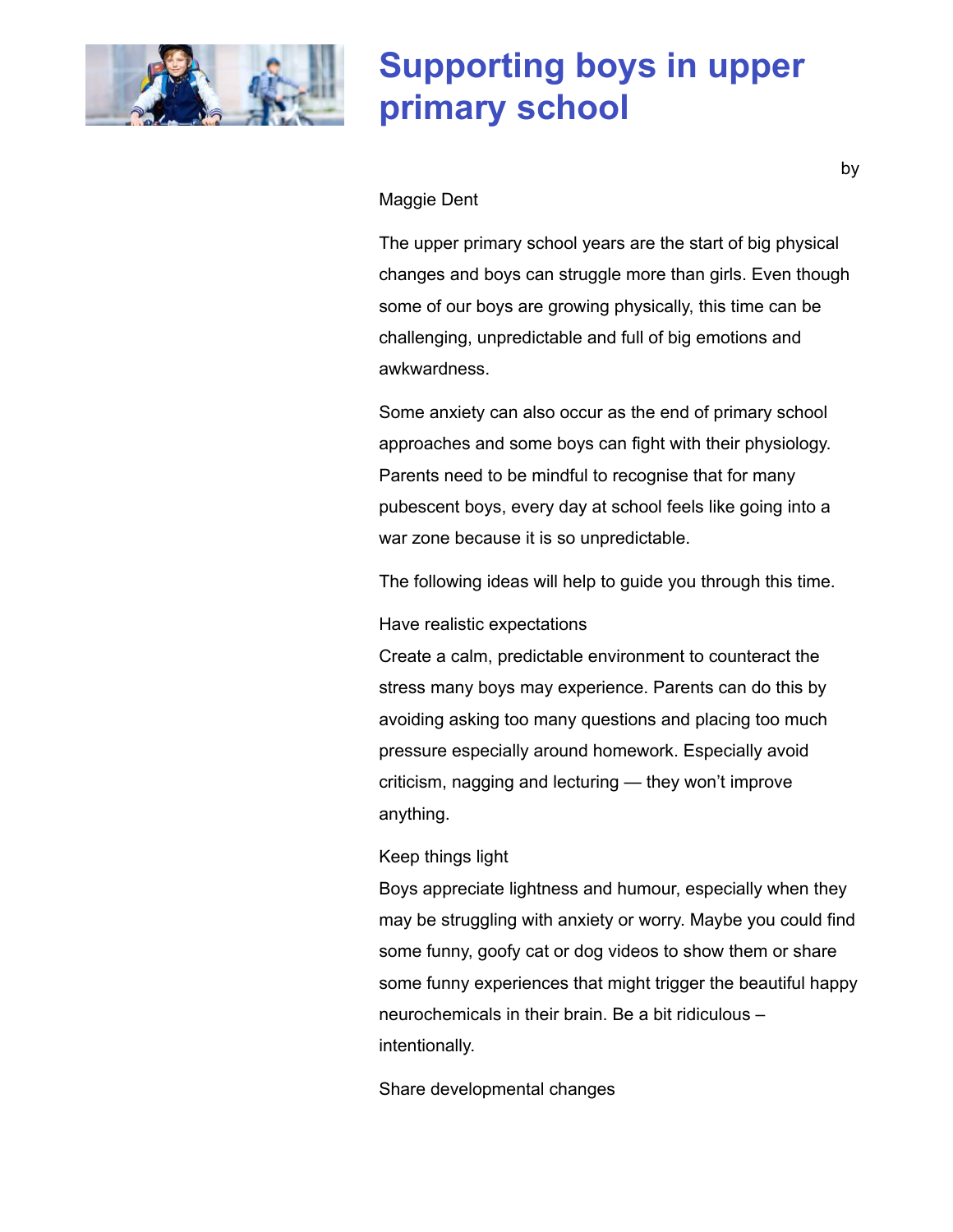Have brief conversations with your son about the coming brain changes, especially pruning, which is a 'trimming down' process in the teenage brain where irrelevant/unused mental connections from childhood are lost. These conversations can help him understand why he may be struggling with organisation and be forgetting things that he used to remember. Once he knows there is a reason, he'll tend to manage it better — indeed many boys are relieved! Help your son to work out ways to remember important stuff.

Make home a welcome base for his friends Ensure that you make your home a welcome base for his friends, regardless of gender. The hunger to 'hang out together' is still strong even for our digital natives, and they will always turn up to a place where they are welcome and where there is a familiar space to gather. It's really good to give your son's mates the message that 'our door is always open for you'. We never know when a family conflict becomes too painful for a boy or that just having some calm down time is what the whole family may need.

#### Stoke his spark

Help you son identify his passion whether sport, games or music that will keep him engaged in the years ahead. Disengagement is very common among boys in early to middle secondary school and those who have an interest they love and are capable at, tend to struggle less. In primary school boys should sample many activities so that they can discover their real interests.

#### Help manage anxiety

Many boys experience anxiety as they move toward adolescence and the end of the primary school years. Some boys display anxiety through silliness, inappropriate behaviour, an increase in aggression (often toward siblings), disrespectful language towards parents, changes in eating patterns and struggles with sleep. If you have ongoing concerns check in with your son's teacher and seek help.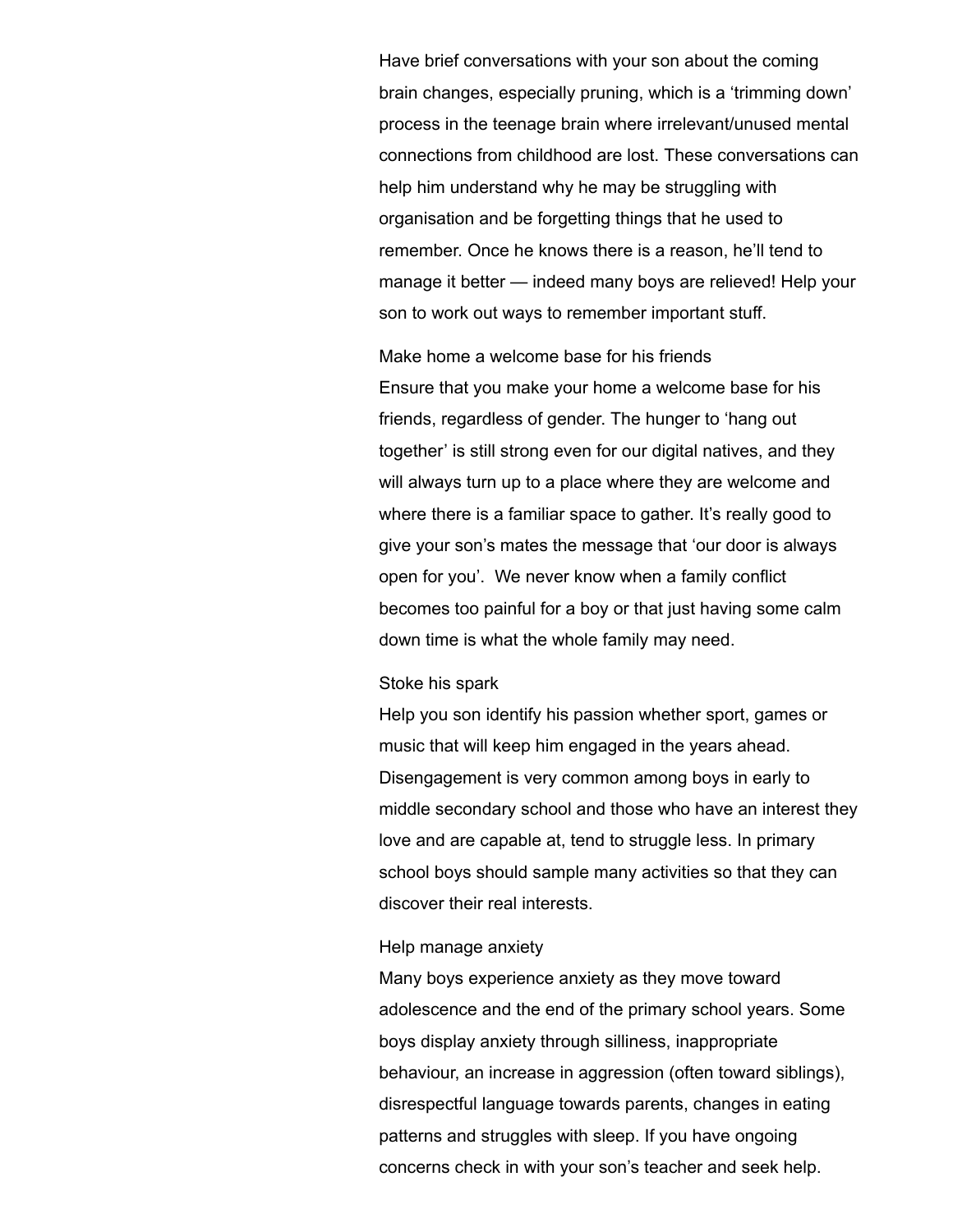#### Practise kindness

Even though this sounds counterintuitive if you are experiencing some hot moments with your pre pubescent or pubescent son, kindness especially in small unexpected ways has enormous power. Many boys struggle with low self-worth and when they muck up they struggle even more with feeling acceptable and loved.

Above all, reassure your son often that you love him fiercely and unconditionally, no matter what.

Maggie Dent presents a related webinar: Communicating with teenage boys

Our school has a membership with Parenting Ideas. As part of this membership, you can attend the upcoming webinar 'Communicating with teenage boys' at no cost.

#### About

In this webinar, Maggie Dent shows how using compassionate, empowering communication with teenage boys can better guide them across the bridge to healthy manhood to a place where they feel worthwhile and engaged in respectful relationships.

#### When

24 March 2021 8:00pm AEDT

#### To redeem

1. Click this link: www.parentingideas.com.au/parent[resources/parent-webinars/webinar-communicating-with](https://www.parentingideas.com.au/parent-resources/parent-webinars/webinar-communicating-with-teenage-boys)teenage-boys

- 2. Click 'Add to cart'
- 3. Click 'View cart'

4. Enter the voucher code COMMUNICATION and click 'Apply Coupon' Your discount of \$39 will be applied.

5. Click 'Proceed to checkout'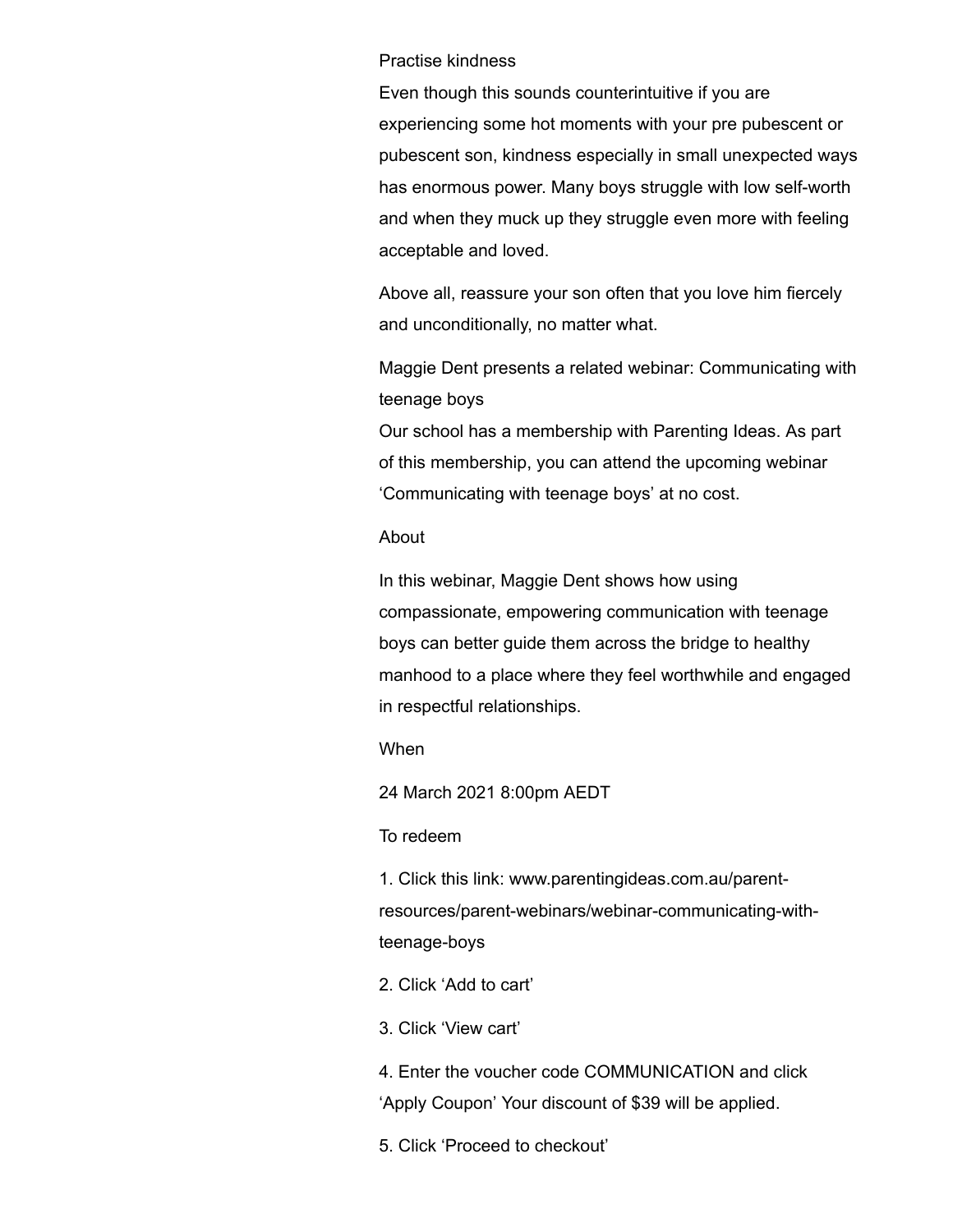6. Fill in your account details including our school's name to verify your eligibility. These are the details you will use to login to your account and access your webinar and resources

7. Click 'Place Order'

This offer is valid until 24 June 2021. If you're unable to make the broadcast time, just register anyway and you will get access to the recording.

 Maggie has written seven major books including the bestselling Mothering Our Boys and her 2020 release,

From Boys to Men. Maggie is host of the ABC podcast,

[Parental As Anything.](https://www.abc.net.au/radio/programs/parental-as-anything-with-maggie-dent/) She is the mother of four sons and a

 very grateful grandmother. For further details visit [maggiedent.com](https://www.maggiedent.com/)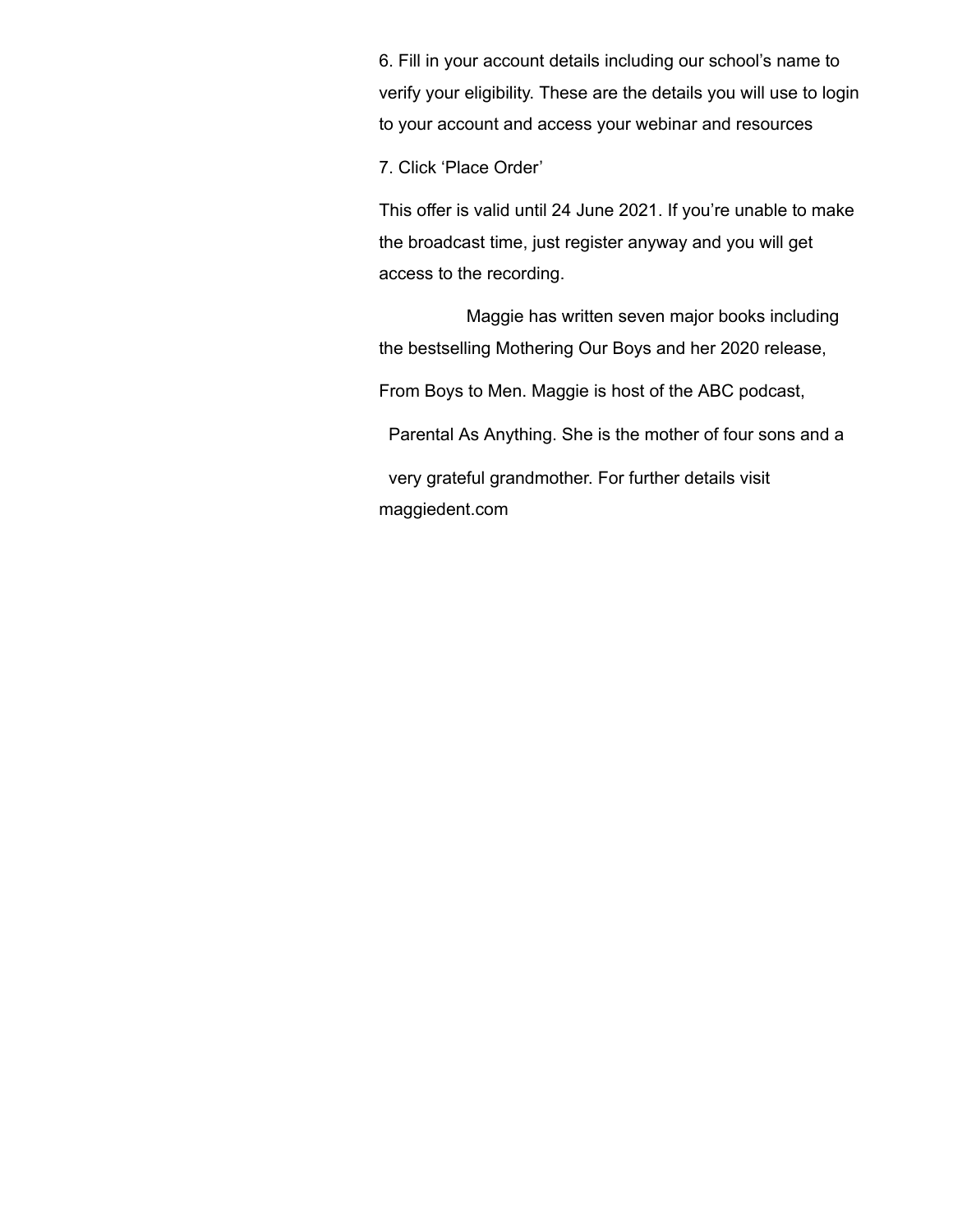

## **CSEF (Camps, Sports and Excursion Funding)**

If you hold a valid means-tested concession card or are a temporary foster parent, you may be eligible for CSEF. The allowance is paid to the school and receipted against your fee account to use towards expenses relating to camps, excursions or sporting activities for the benefit of your child.

If you applied for the CSEF at your child's school in 2020, you do not need to complete an application form in 2021 unless there has been a change in your family circumstances. You only need to complete an application form if any of the following changes have occurred:

\* new student enrolments; your child has started or changed schools in 2020 or you did not apply in 2020.

\* changed family circumstances; such as a change of custody, change of name, concession card number, or new siblings commencing at the school in 2021.

Application form is attached.

**[Download](https://enewsletter.coralcommunities.com/download?file=/file_module/17394/file_download_17394_3574211727.pdf)**

## **2021 Term Dates (red indicates additions/changes)**

| Fri 5th March -    |                                 | Yr 5/6 sport vs Aspendale Gardens P.S. 2.30pm online assembly |
|--------------------|---------------------------------|---------------------------------------------------------------|
| Week 7             |                                 |                                                               |
| Mon 8th March -    |                                 | Labour Day Holiday                                            |
| Tues 9th March -   |                                 | H Team perform in library (see flyer Prep-Yr 6)               |
| Thurs 11th March - |                                 | District Swimming Yr 4-6, Yr 3/4 excursion to museum          |
| Fri 12th March     | $\frac{1}{2}$ and $\frac{1}{2}$ | Working Bee 4.00-6.00pm, 2.30pm online assembly               |
| Week 8             |                                 |                                                               |
| Mon 15th Mar       |                                 | Yr 5/6 Camp Sovereign Hill, Division Swimming                 |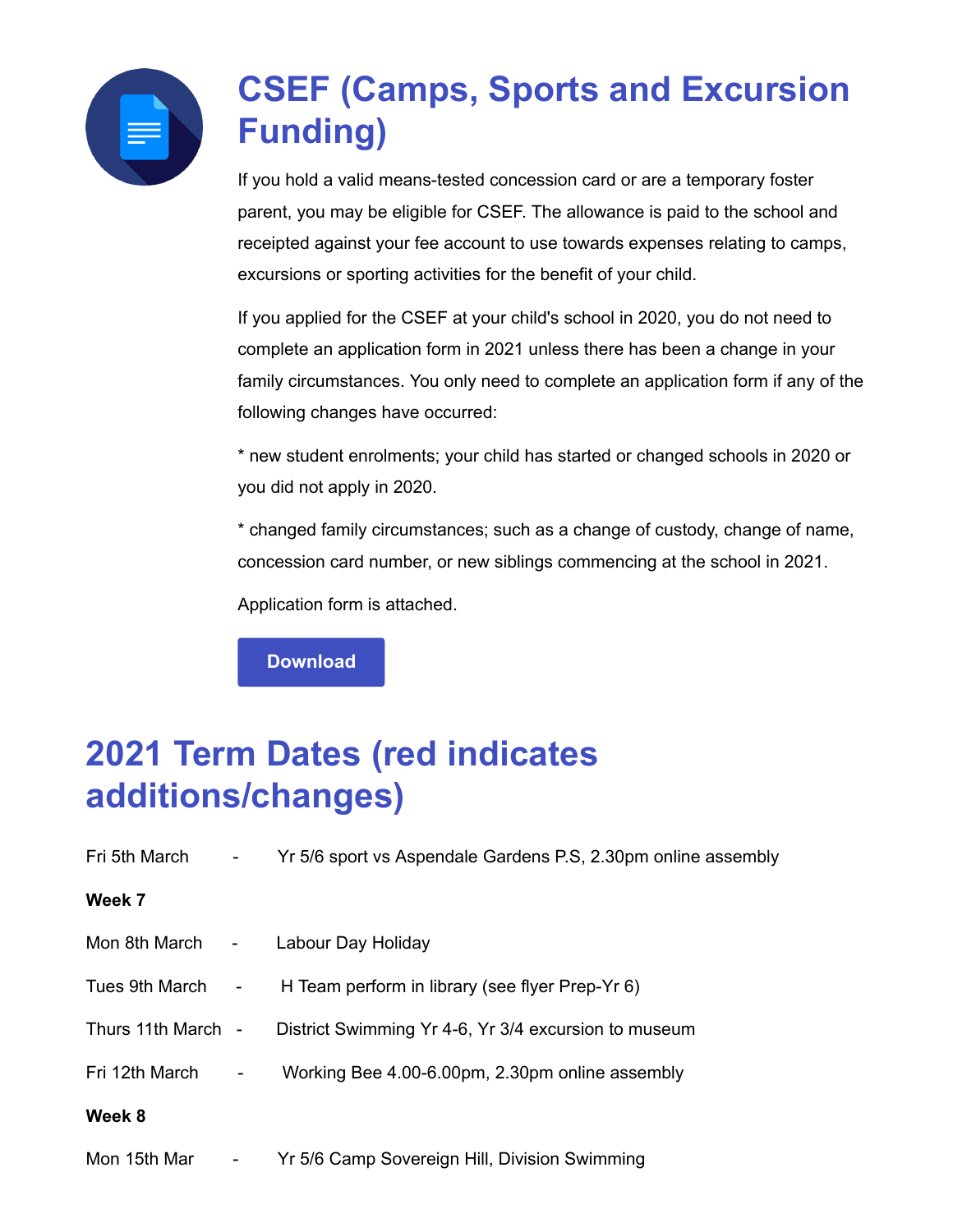| Tues 16th Mar                                | $\sim 10^{-11}$                             | Yr 5/6 Camp Sovereign Hill                                                               |  |  |
|----------------------------------------------|---------------------------------------------|------------------------------------------------------------------------------------------|--|--|
| Wed 17th Mar                                 |                                             | - Yr 5/6 Camp Sovereign Hill, St Patrick's Day                                           |  |  |
| Thurs 18th Mar -                             |                                             | 4-5pm Reconciliation Non St Joseph's School children                                     |  |  |
| Fri 19th Mar                                 | $\sigma_{\rm{max}}$                         | Yr 5/6 Lightning Premiership, Feast of St Joseph                                         |  |  |
| Sun 21st                                     | $\blacksquare$                              | Melbourne Cable Park family afternoon                                                    |  |  |
| Week 9                                       |                                             |                                                                                          |  |  |
| Wed 24th Mar                                 | $\sigma_{\rm{max}}$ and $\sigma_{\rm{max}}$ | Sacrament of Reconciliation 10am & 6pm                                                   |  |  |
| Thurs 25th Mar                               | $\blacksquare$                              | <b>School Photos</b>                                                                     |  |  |
| Sun 28th Mar                                 | $\sigma_{\rm{max}}$                         | Palm Sunday                                                                              |  |  |
| Week 10                                      |                                             |                                                                                          |  |  |
|                                              |                                             | Thurs 1st Apr - Holy Thursday, P-Yr 6 Athletics Sports TBC at Edithvale Athletics Track, |  |  |
| Term finishes at 1pm                         |                                             |                                                                                          |  |  |
| Fri 2nd Apr                                  | $\sim 100$ km s $^{-1}$                     | Good Friday                                                                              |  |  |
| Term 2, Week 1                               |                                             |                                                                                          |  |  |
| Mon 19th Apr                                 | $\sim 100$                                  | Term 2 resumes, enrolments 2022 open                                                     |  |  |
| Tues 20th Apr                                |                                             | - 9.30am tour                                                                            |  |  |
| Wed 21st Apr                                 | $\frac{1}{2}$ and $\frac{1}{2}$             | 9.30am tour                                                                              |  |  |
| Thurs 22nd Apr - 2.15pm tour                 |                                             |                                                                                          |  |  |
| T1                                           |                                             | 28th January - 1st April (Holy Thursday)                                                 |  |  |
| 19th April - 25th June<br>T <sub>2</sub>     |                                             |                                                                                          |  |  |
| 12th July - 17th September<br>T <sub>3</sub> |                                             |                                                                                          |  |  |
|                                              |                                             |                                                                                          |  |  |

T4 4th October - 15th December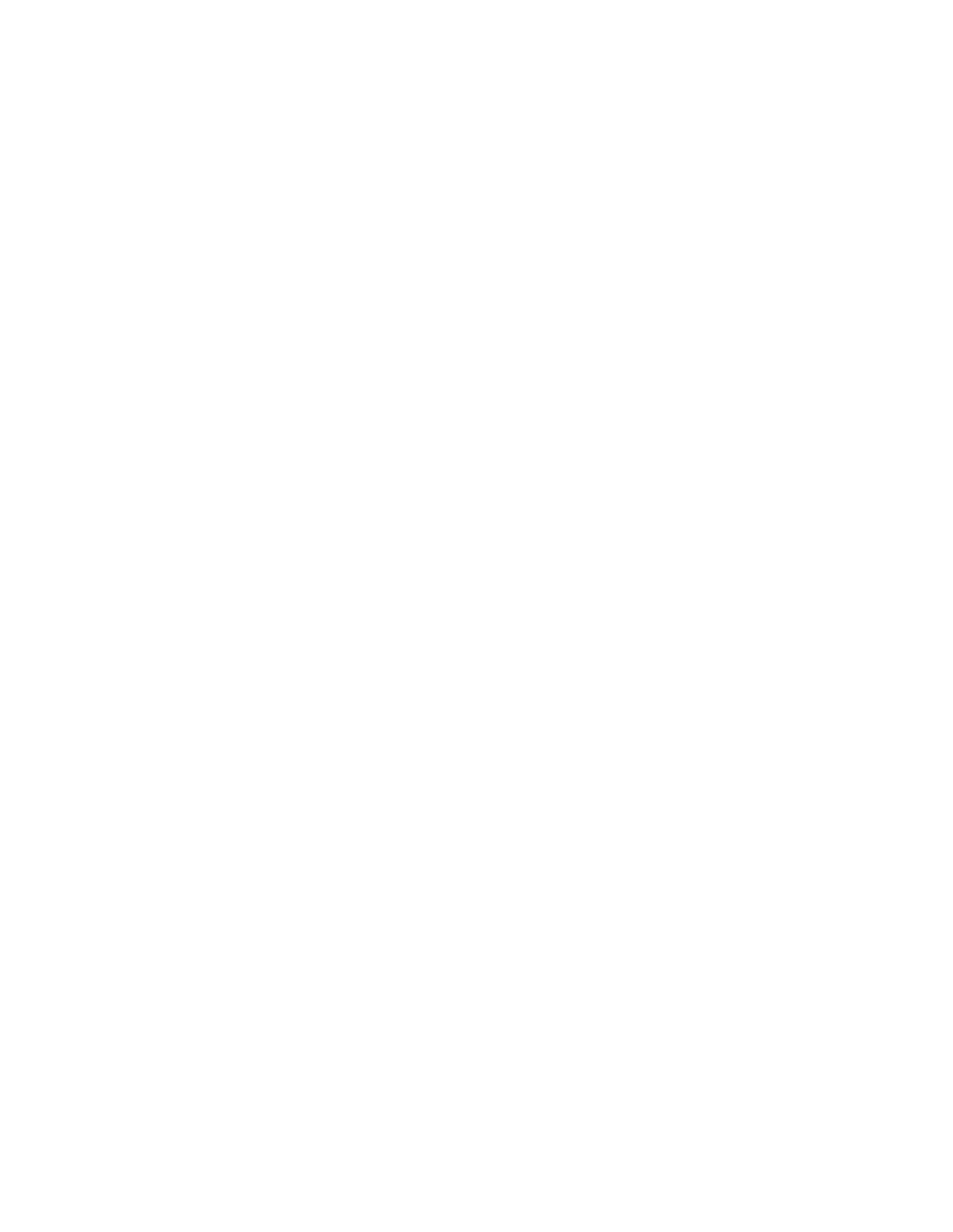## **Community News....**



## **Community News....**